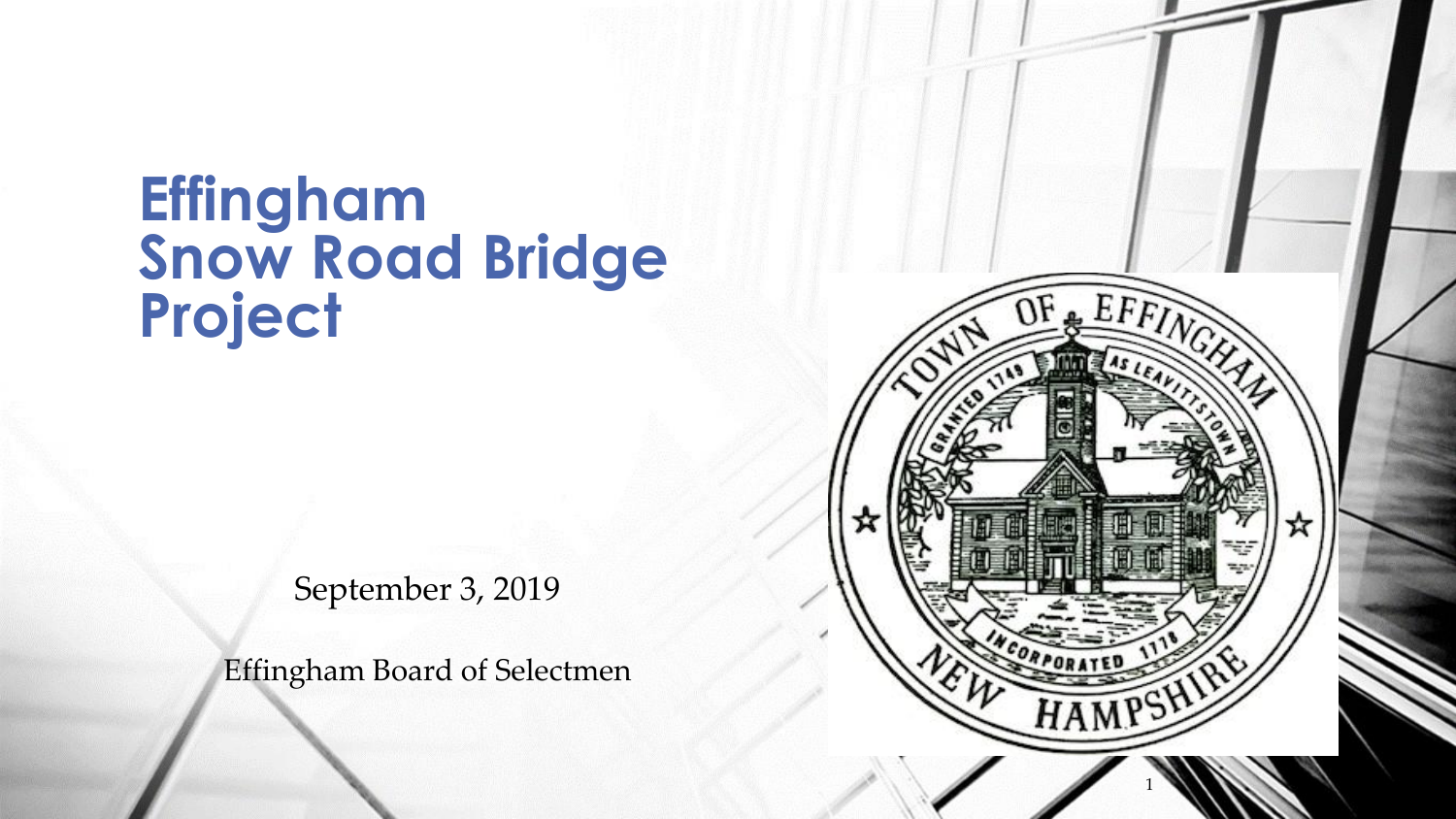## **What is this document about?**

The Snow Road Bridge is in critical need of replacement. This bridge is on the main road leading to the Town Transfer Station. This lower portion of Snow Road off Route 153 sees higher volumes of vehicle traffic in a typical week on a year-round basis.

Since 2016, there has been different levels of work and discussion about what to do and how to handle the bridge replacement in a cost-effective manner.

The Town's people should have an idea of what progress is happening around this important taxpayer funded project. This document will help provide a chronological list of key events affecting this project.

**NOTE:** Please watch for a Board of Selectmen Meeting announcement about an upcoming visual presentation by HEB Engineering to the Board of Selectmen about the Snow Road Bridge. The presentation is being targeted for the September-October 2019 timeframe.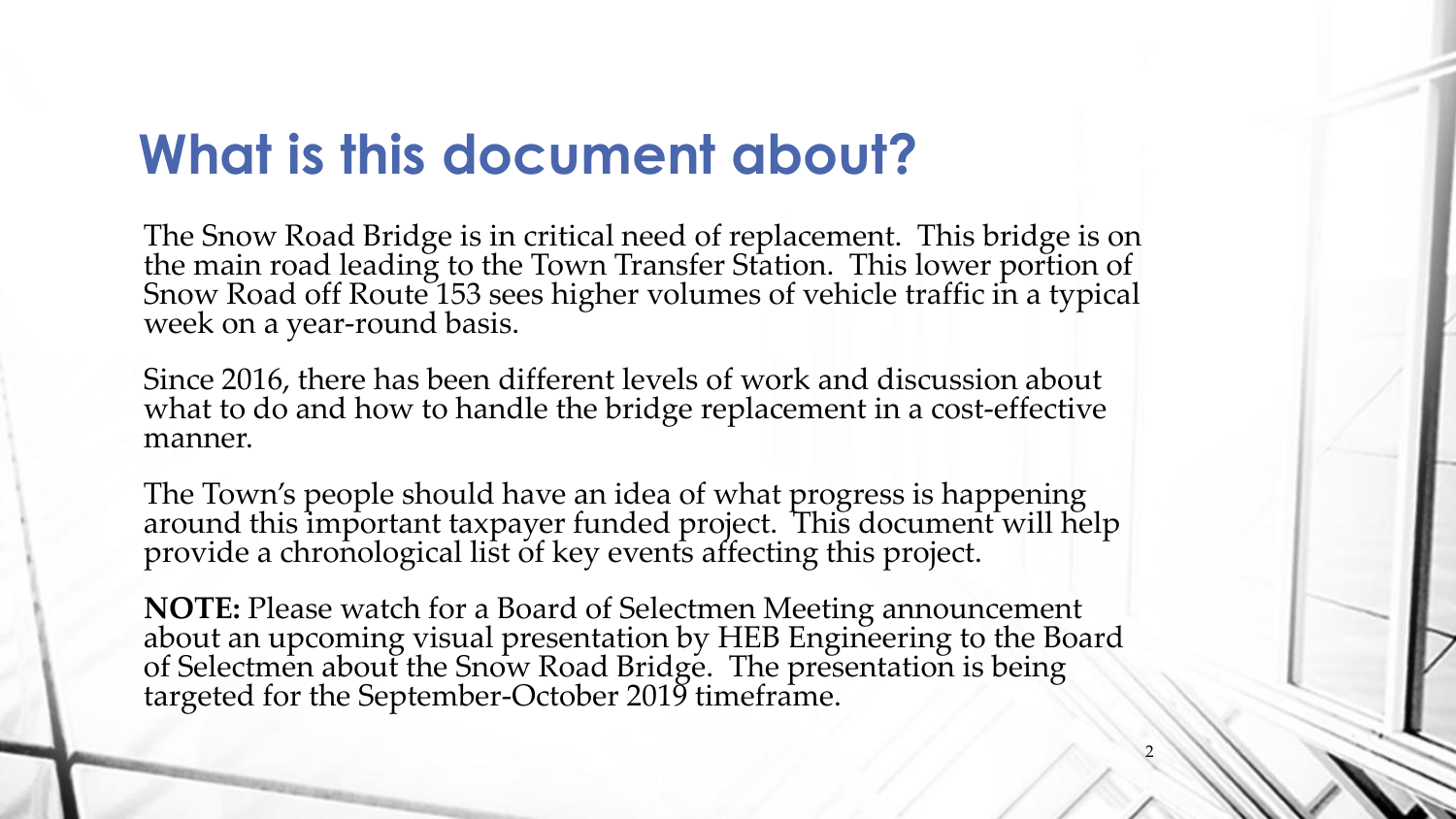## **Project Status Overview**

- 2016 information and facts about the bridge project at that time
- March Town Meeting 2017 Engineering firm provided presentation to the Town's people
- March Town Meeting 2018 previous 2016 warrant article appropriation of funds lapsed into the general fund January 1, 2019.
- Additional research by Mike Cahalane, Selectman, with NH DOT and new firm hired, HEB Engineering, North Conway, NH
- 2019 ongoing research for bridge replacement or repair options; DES wetlands permitting; contract with engineering firm
- 2020 *replace* Snow Road Bridge after Town Warrant Article approval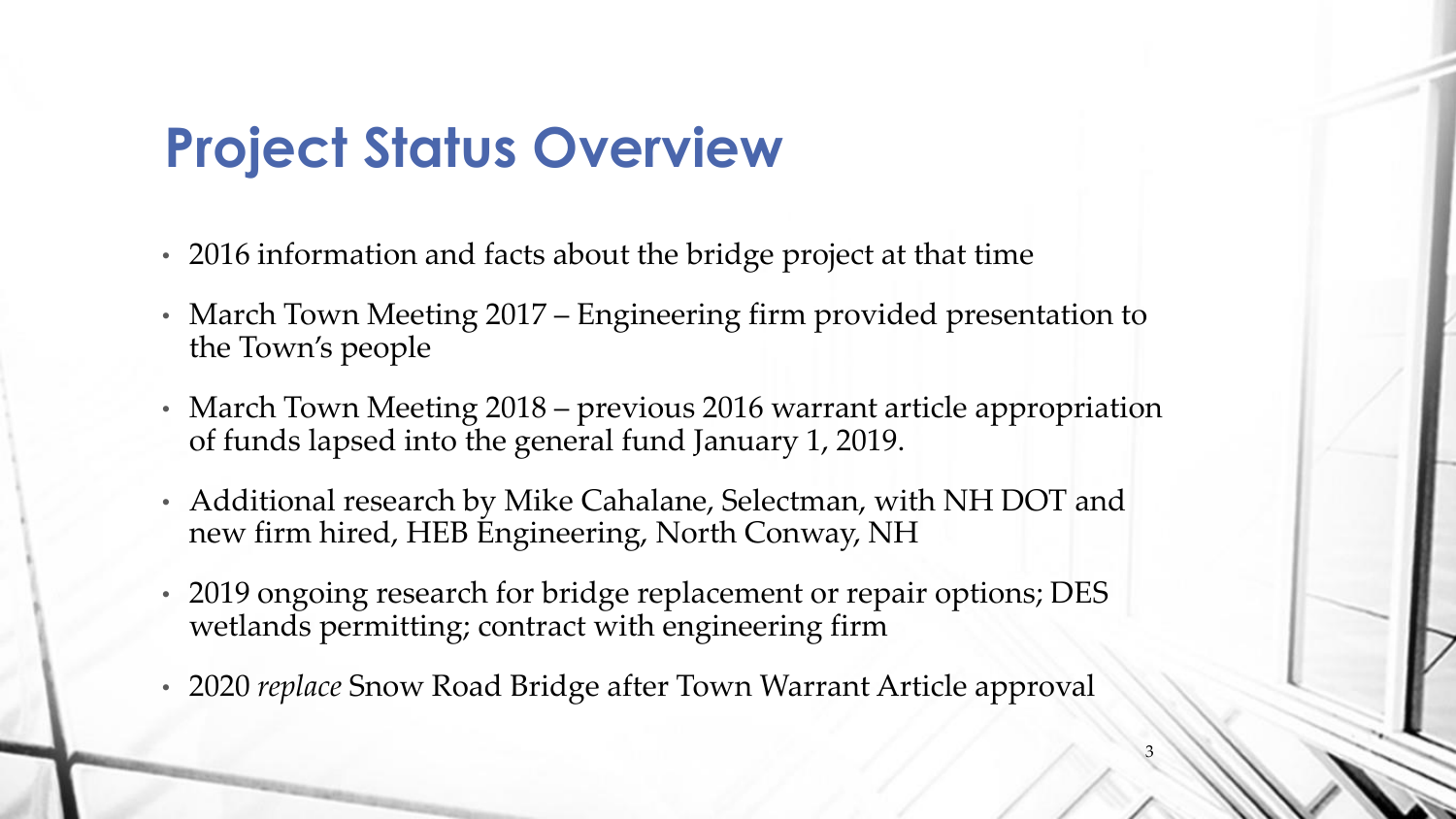## **\*Time Line: 2016**

- A sub-contracted firm did the bridge site core test borings for analysis about bridge footings and bridge abutment placements.
- The engineering firm obtained a NH DES wetlands permit. Subsequent State bridge review showed the bridge design was going outside/beyond the boundaries of the permit – a problem.
- Snow Road Bridge design proposal plan was not submitted for review or approved by NH DOT.
- Information is provided to the Town that the bridge can be replaced for about a \$160,000 construction price.
- Updated facts in writing to a Town representative = bridge cannot be built for \$160,000 price being discussed with the public.
	- Note: In 2016, written documentation was provided to the Town that showed the bridge could not be built for \$160,000. For unknown reasons, the engineering firm presentation at the Town Meeting and Town Warrant Article were never updated with the new higher cost information for the March 2017 Town Meeting.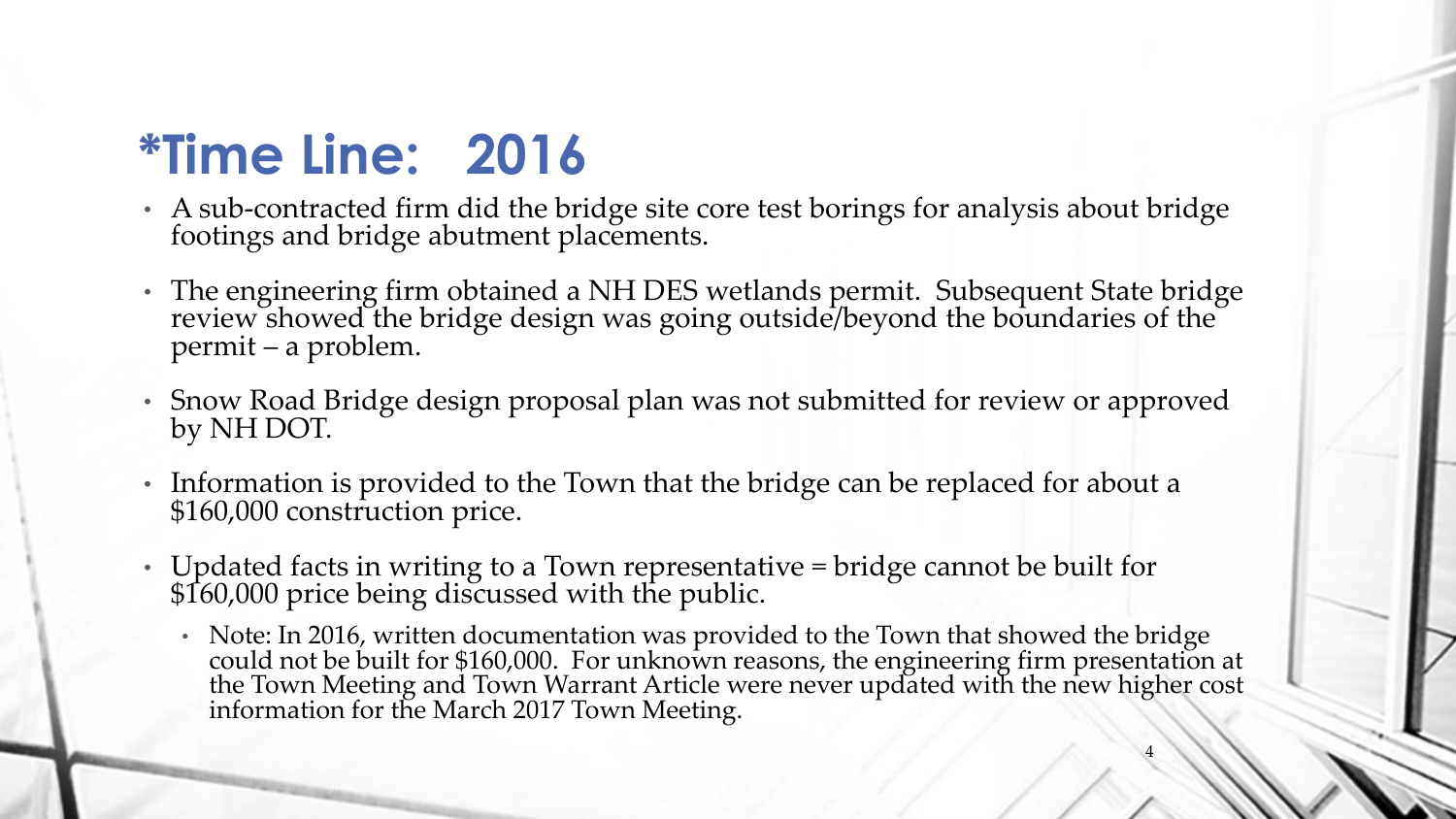## **\*Time Line: 2017**

- The engineering firm under contract wit the Town made a presentation to the Town's people at March 2017 Town Meeting. Information was provided that the bridge replacement (not repair) could be completed for a cost near \$160,000.
- As it later turned out, actual construction bid proposals reviewed by the Board of Selectmen were all higher than \$160,000. Average construction bid price in the ball park of 500K.
- In short, not enough money has been allocated by the Town Warrant Article process to complete the project.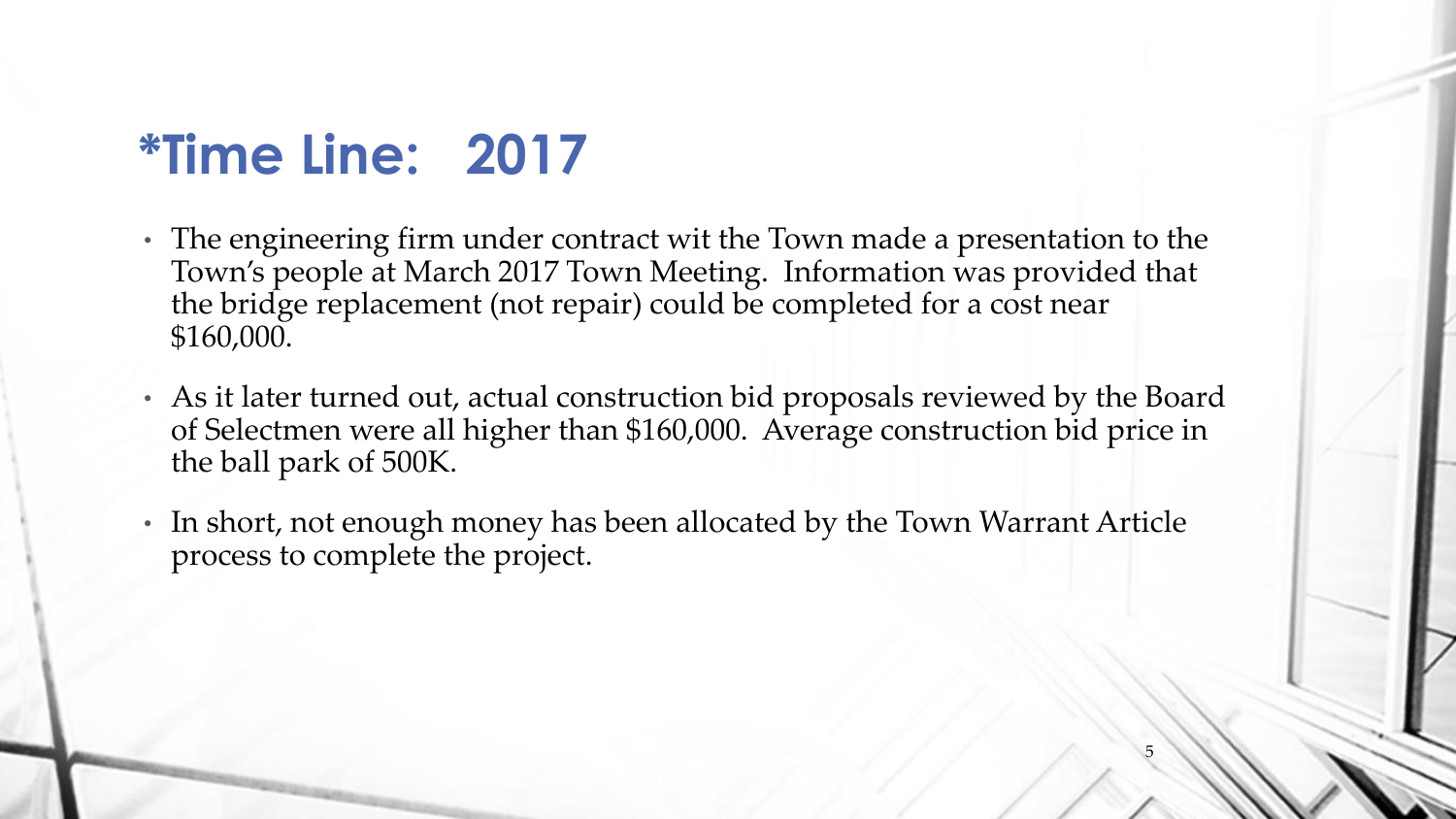## **Time Line: 2018 Background Information**

NH DOT confirmed bridge rated as E-2 bridge; all legal loads. During the next NH DOT review performed annually on red listed bridges.

- *When* NH DOT reduces the bridge weight, example maximum of 6-tons, the waste hauling company cannot use the bridge to service the Transfer Station. Transfer Station operations would then shut down. A secondary transportation route using Colcord Hill Road and Snow Road would be required to reopen the Station. These roads would require extensive work in many areas to widen the road for truck transport and two-way traffic purposes prior to reopening the Station. The cost would be in the tens of thousands of dollars.
- Repairs/upgrades would include about 1.75-road miles: tree/stump removal along roads to widen roads, ledge & boulder removal in many areas, replacing culverts, adding road base material in areas, etc.
- *A very important NOTE:* Winter driving by residents on the hills of the two roads with twowheel vehicles and two-way traffic meeting with regularity would be extremely problematic. Waste Management vehicles would highly likely have major issues with being able to pull heavy loads up the hills through the winter season. The roads are very slippery & icy throughout much of the winter season. Winter road maintenance would most likely be expanded to several times per week on these roads throughout the season.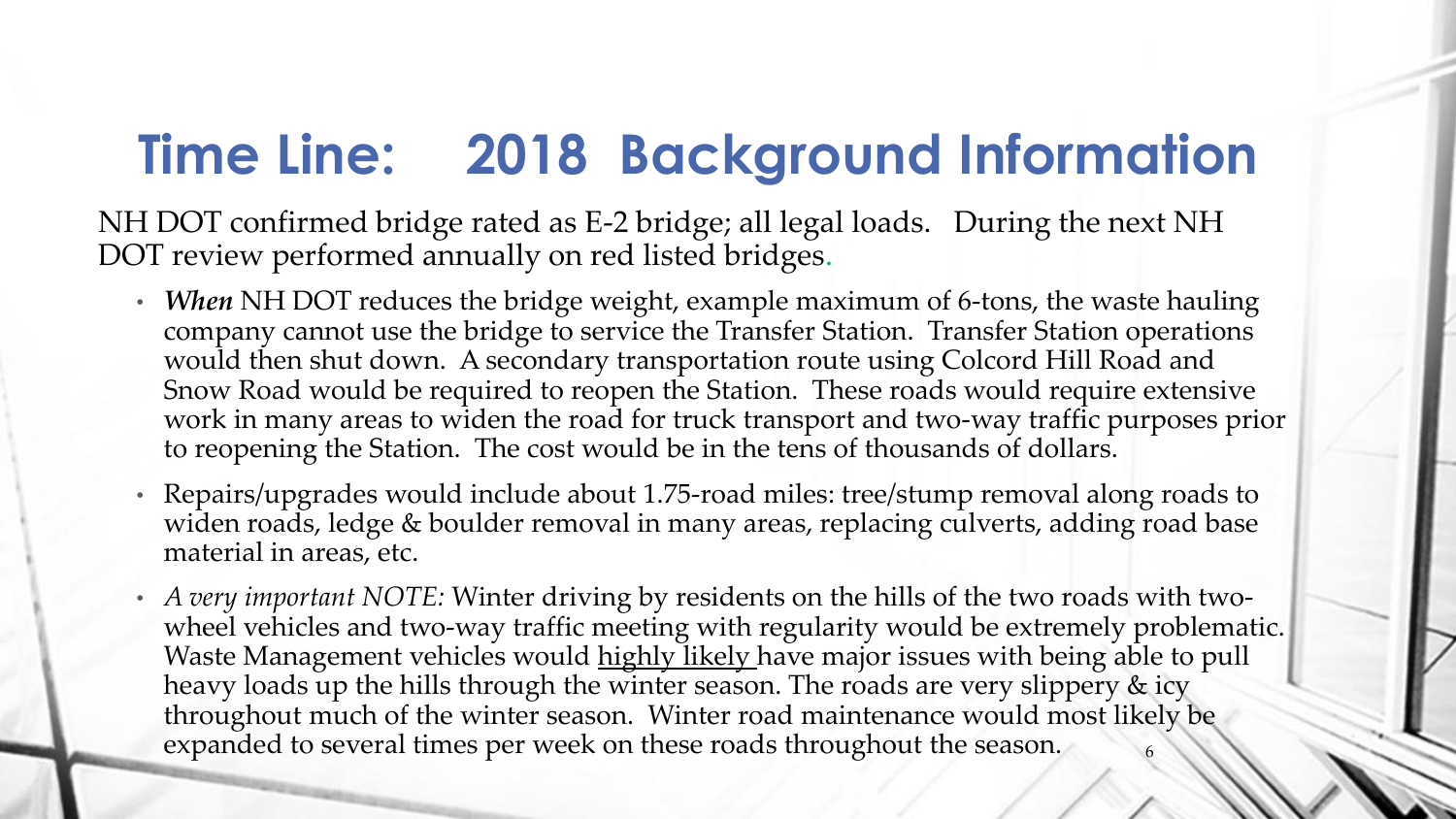## **Time Line: 2018**

**Completed** - HEB Engineering, North Conway, hired to help create updated RFP process and review bids for possible *bridge repair only* solution. Repair bids where 225k+ and higher. The Town Office has file copies of each bid.

**Completed** - A written request was submitted to NH DOT to add Snow Road Bridge to the NH Bridge Aid program.

• Note: NH Bridge Aid pays for 80% of the bridge and bridge engineering oversight and bridge design architectural plans; Town would be responsible for  $20\%$ .

7

• Previous estimated projected NH Bridge Aid Program cost was approximately \$900,000 for a new NH DOT standard concrete & steel girder bridge; about \$180,000 would be the town taxpayer funding requirement.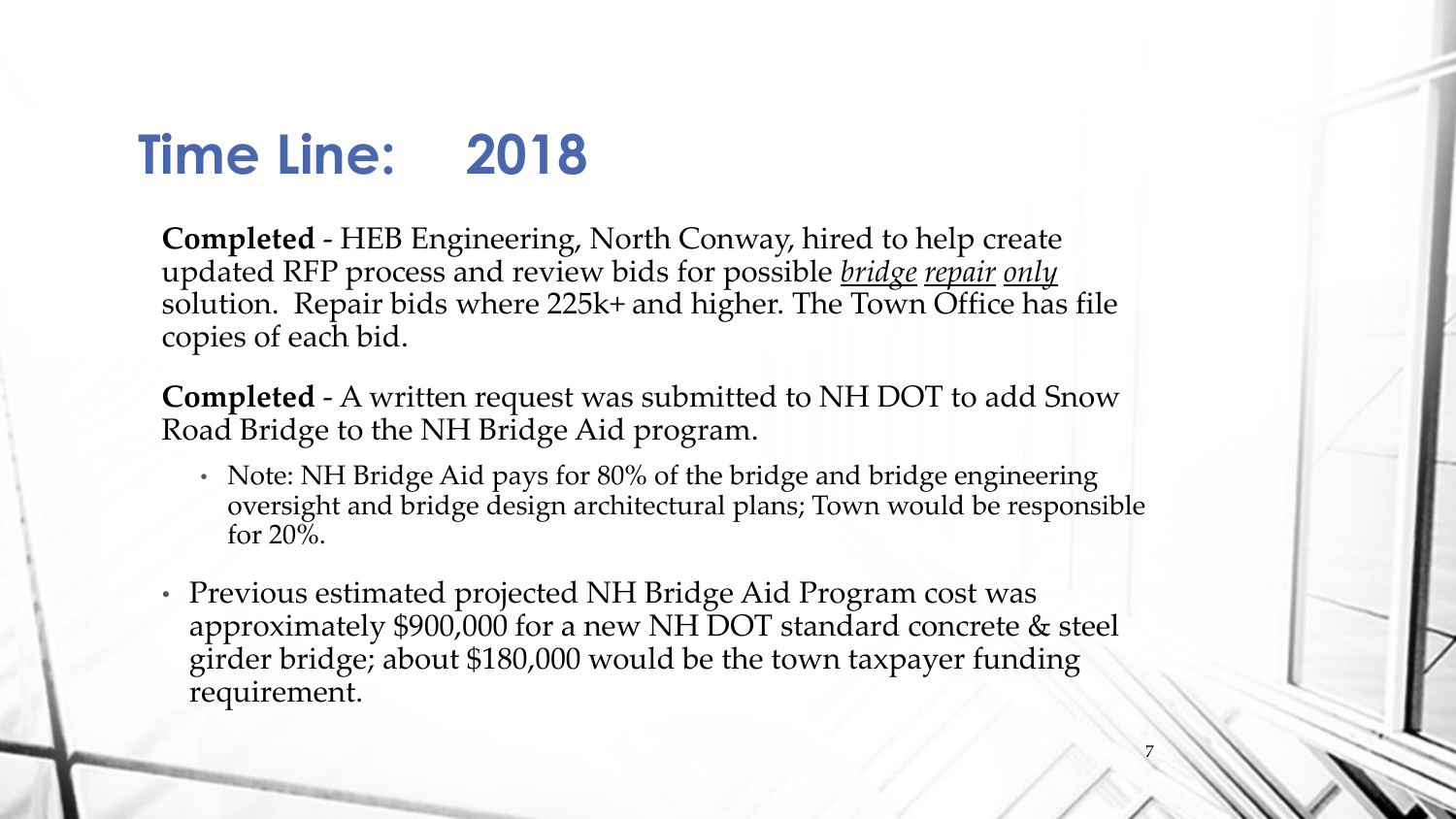## **Time Line: 2019**

**Town confirmed** – NH DOT - No application letter submissions to NH Bridge Aid Program are being reviewed and accepted at this time.

• Applications have been in a holding status since 2017 and are expected to remain outside the que pilling up until some point in 2021. Without a significant increase in funding the que starts with a 12-year waiting line. Effingham sent our applications to the State in 2018. We will be at 2033 or beyond at best guess for acting on our application.

**Completed** - HEB confirmed that test core borings from 2016 era were drilled in some spots in impractical locations outside the scope of the project and overall had insufficient analysis information.

• Requires new core boring testing to determine type and depth for bridge footings & abutment placements. New tests took place in August 2019.

**In-process** - HEB contract for engineering and testing services signed by Board of Selectmen, August 6, 2019. Very tight timeline: Goal is to have a complete bridge design with an approved wetland permit, a selected contractor with a total price for the project under agreement contingent upon Town vote to accept the contract at the March 2020 Town Meeting.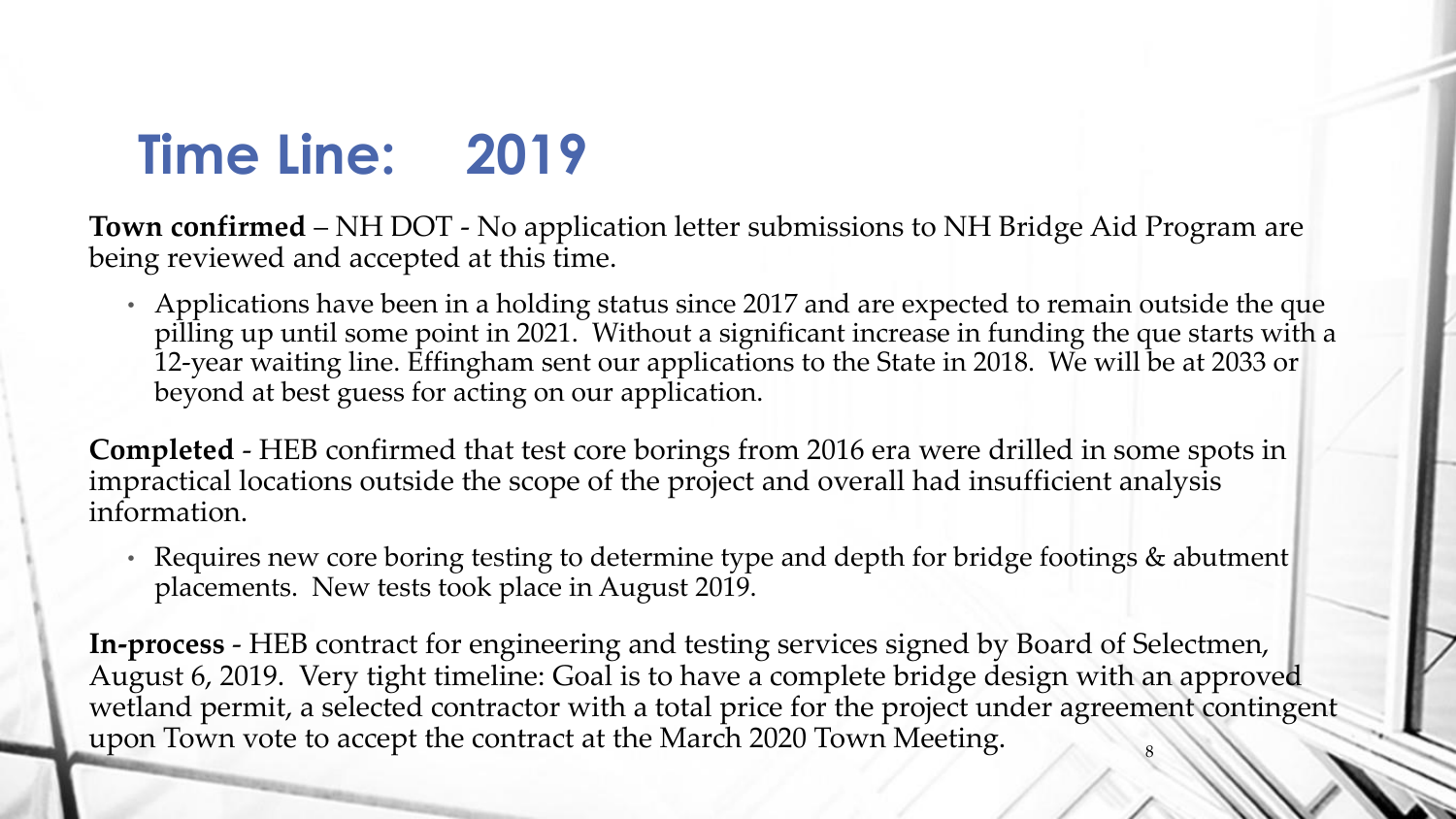## **Time Line: 2019 Town Options**

- Taxpayer funded options for dealing with the bridge replacement, repair or relocation:
	- *Replace* New NH DOT standard concrete & steel girder bridge at \$900,000+. Likely life span of up to 75-years.
	- *Replace* New NH DOT approved standard steel girder laminated timber bridge at a total cost of approximately \$300,000. Likely life span of up to 50 years. E-2 rated for all legal loads.
	- *Repair* Culvert temporary repairs for \$132,000 plus engineering costs. Likely life span up to 10-years then bridge needs full replacement.
	- *Relocate Transfer Station*  Move & build a new and improved Transfer Station at a better Town location – Currently not feasible; cost prohibitive at this time.
- **Funding Note**: Town Owned Bridges Capital Reserve Fund has \$208,722 funding level as of June 2019 (updated from Trust Fund Data).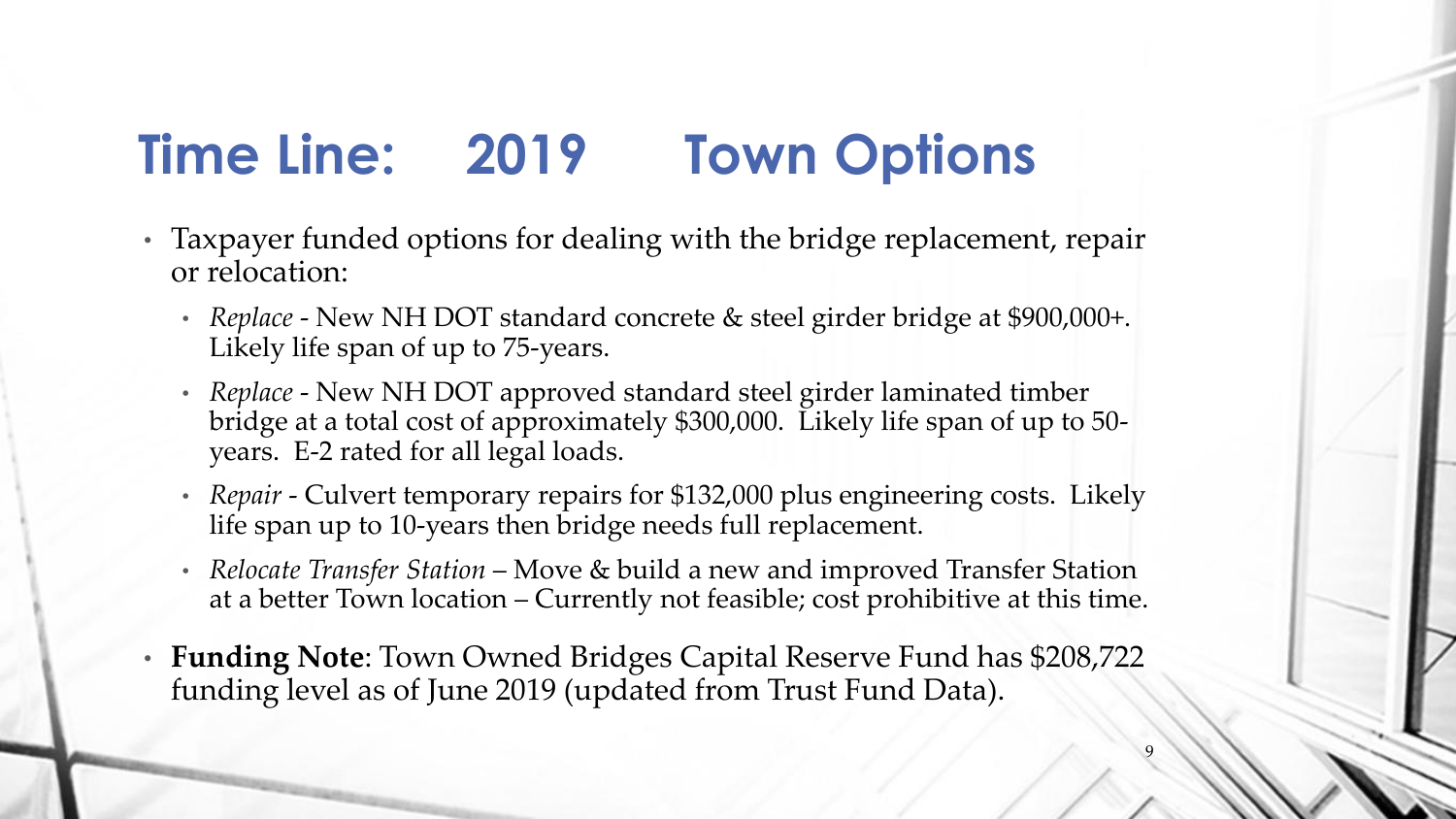#### **Time Line: 2020 Next Steps**

- HEB Engineering assists with the open RFP proposal process, bid review, legal contracting process and construction site supervision process.
	- Note: One contractor likely to bid on the contract is Hansen Bridge, Springfield, NH. They are on the NH DOT pre-approved bridge contractor list. This company is currently under contract with the Town to complete the Elm Street bridge repairs in 2020. They have solid and proven experience with installing laminated timber bridges. www.hansenbridge.com
- **Request** March 2020 Town Meeting Warrant Article for \$100,000. When approved by Town vote, funds will be added to the existing \$200,000+ Town Owned Bridges Capital Reserve Fund to *replace* the bridge with a new steel girder laminated timber bridge.
- Total projected Snow Road, total bridge replacement and guardrail costs: - preliminary estimate at this time of \$300,000.